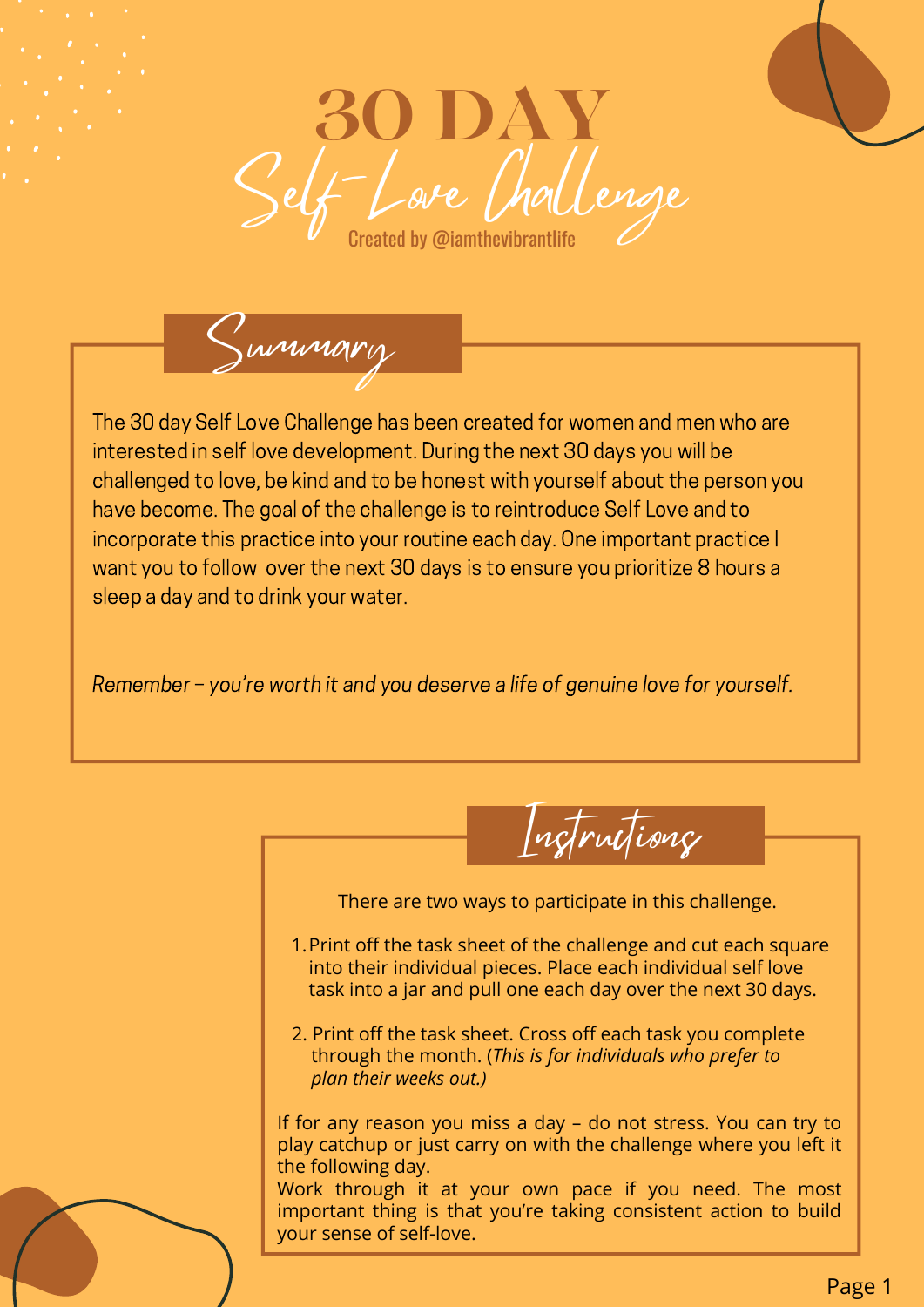

| <b>Write 3 Positive</b><br>affirmations and<br>say them out<br>loud.                                                                                        | <b>Say THANK YOU to</b><br>five body parts in the<br>mirror today.      | List 10 things<br>you LOVE<br>about yourself.                           |
|-------------------------------------------------------------------------------------------------------------------------------------------------------------|-------------------------------------------------------------------------|-------------------------------------------------------------------------|
| Do something you<br>are really good at?<br>(Dancing, taking<br>phots and more.                                                                              | <b>Take a Digital</b><br><b>Break</b>                                   | Turn off your<br>phone and take a<br>hot shower or floral<br>bath today |
| Complete an<br>act of<br>kindness.                                                                                                                          | Make a list of<br>things you forgive<br>yoursel for.                    | <b>Buy</b><br>yourself<br>flowers                                       |
| Journal one of these<br>questions:<br>• What activities bring you joy?<br>When do you feel confident?<br>• What mistakes you've made<br>are you letting go? | Write out 3<br>challenges things<br>you completed<br>today              | Schedule in<br>30 minutes of<br><b>Self-Care</b>                        |
| Open a book.<br>Read a<br>chapter                                                                                                                           | <b>Connect with</b><br>nature. Get outside<br>today if you can.         | List 5 things you<br>are grateful for<br>today.                         |
| Write yourself<br>a love note.                                                                                                                              | <b>Connect with</b><br>someone you love.<br>Tell them you love<br>them. | <b>Declutter</b><br>one thing                                           |